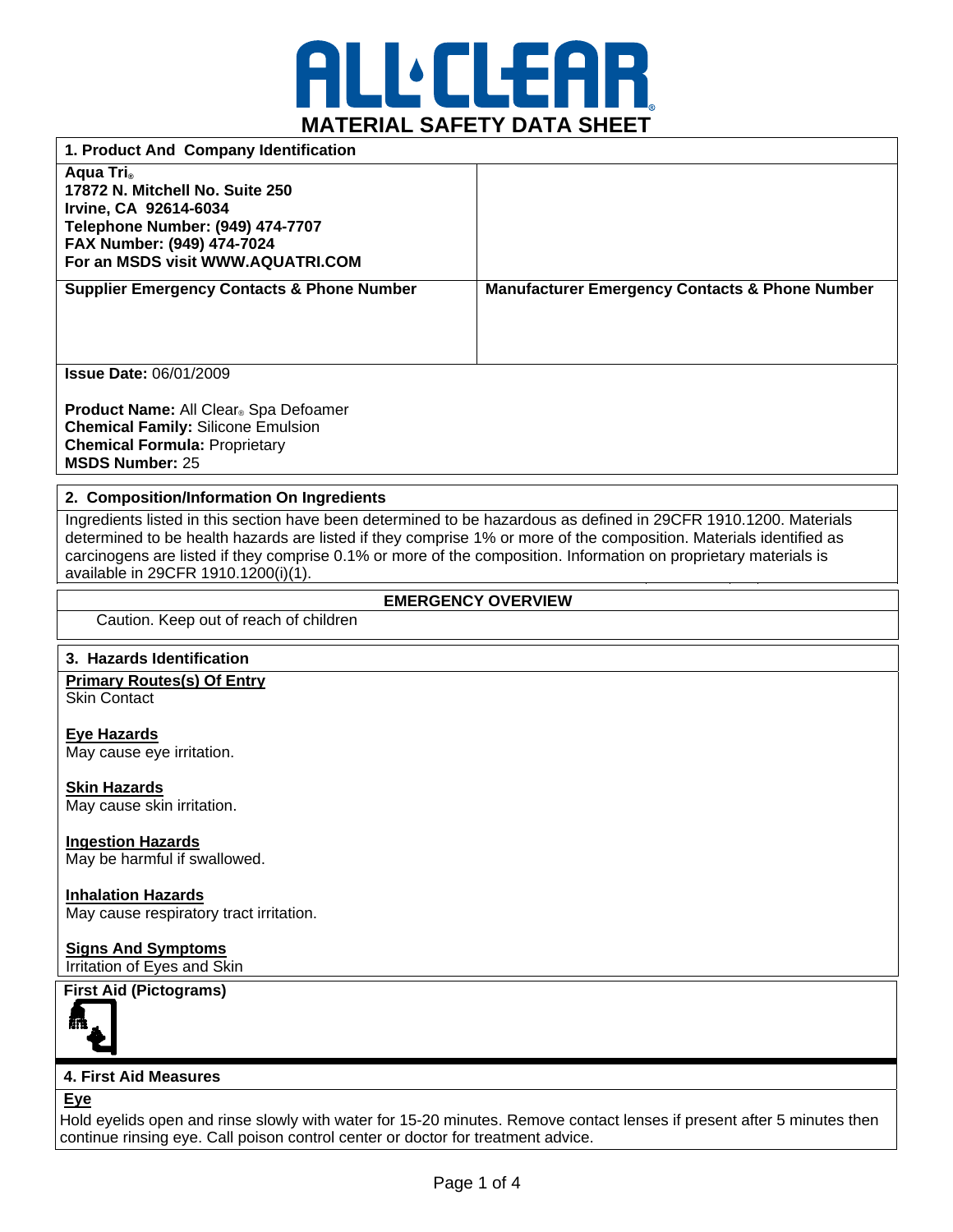

## **4. First Aid Measures – Continued**

# **Skin**

Take off contaminated clothing. Rinse skim immediately with plenty of water for 15-20 minutes. Call a poison control center or doctor for treatment advice.

## **Ingestion**

Do not induce vomiting unless directed to do so by a poison control center or doctor. Do not give anything by mouth to an unconscious person. Call a poison control center immediately for treatment advice. Have the person sip a glass of water if able to swallow.

# **Inhalation**

Move person to fresh air. If person is not breathing call 911 or an ambulance then give artificial respiration preferably mouth-tomouth if possible. Call a poison control center or doctor for further treatment advice.

Have product container with you when calling a poison control center or doctor, or when going for treatment. IN CASE OF EMERGENCY CALL: 1-800-654-6911.

# **Fire Fighting (Pictograms)**



# **5. Fire Fighting Measures**

**Flash Point:** n/a °F

# **Fire And Explosion Hazards**

Burning causes oxides of carbon and silicone.

#### **Extinguishing Media**

Use the appropriate extinguishing media for the surrounding fire.

#### **Fire Fighting Instructions**

Firefighters should wear self-contained breathing apparatus and full protective gear.

#### **6. Accidental Release Measures**

Contain and/or absorb spill with inert material (e.g. sand, vermiculite). Collect and dispose. Flush spill area with water.

#### **7. Handling And Storage**

#### **Handling And Storage Precautions**

Keep out of reach of children. Store material in a cool and dry place.

#### **Handling Precautions**

Wash hands thoroughly after handling.

#### **Storage Precautions**

Store this product tightly sealed in original container at room temperature. Do not store near bromine, chlorine, or other oxidizers.

#### **Work/Hygienic Practices**

Use safe chemical handling procedures suitable for the hazards presented by this material.

# **Protective Clothing (Pictograms)**

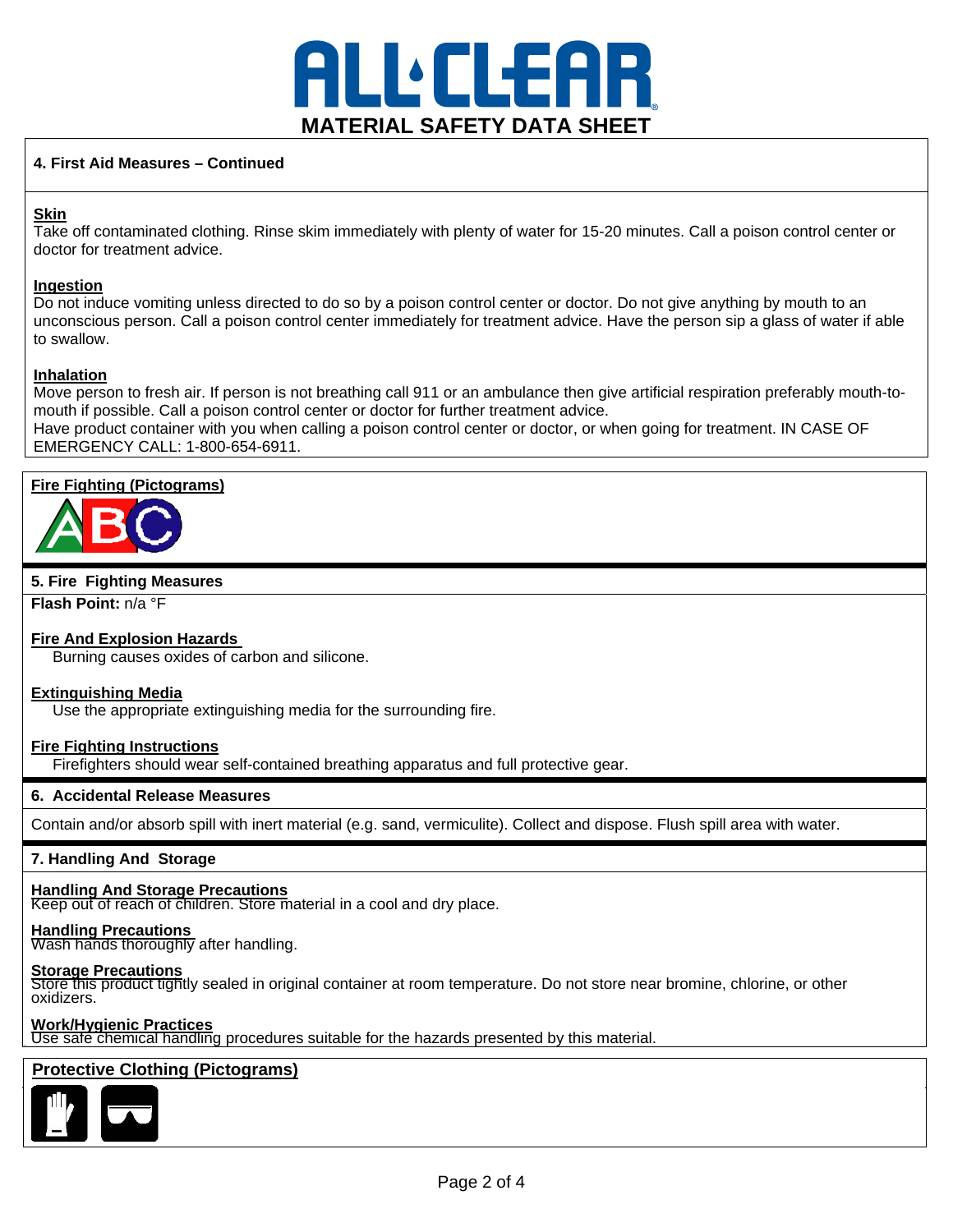

## **8. Exposure Controls/Personal Protection**

#### **Engineering Controls**

Local exhaust acceptable. Special exhaust not required

#### **Eye/Face Protection**

Safety glasses with side shields or goggles.

#### **Skin Protection**

Chemical-resistant gloves.

#### **Respiratory Protection**

None normally required.

#### **9. Physical And Chemical Properties**

#### **Appearance**

Creamy white liquid

# **Odor**

Mild **Chemical Type:** Mixture **Physical State:** Liquid **Melting Point:** n/a °F **Boiling Point:** 212 °F **Specific Gravity:** 1.0 **Percent Volatiles:** NOT ESTABLISHED **Vapor Pressure:** NOT ESTABLISHED **Vapor Density:** NOT ESTABLISHED **pH Factor:** 6-7 **Solubility:** SOLUBLE IN WATER **Viscosity:** NOT ESTABLISHED **Evaporation Rate:** NOT ESTABLISHED

#### **10. Stability And Reactivity**

**Stability:** Stable **Hazardous Polymerization:** Will not occur

#### **Incompatible Materials**

Strong Oxidants

# **Hazardous Decomposition Products**

Burning causes oxides of carbon and silicone

#### **11. Toxicological Information**

No Data Available...

#### **12. Ecological Information**

No Data Available...

#### **13. Disposal Considerations**

Use entire contents, then triple rinse and offer for recycling, or dispose in accordance with local, state, and federal regulations. Do not reuse container.

#### **14. Transport Information**

No Data Available...